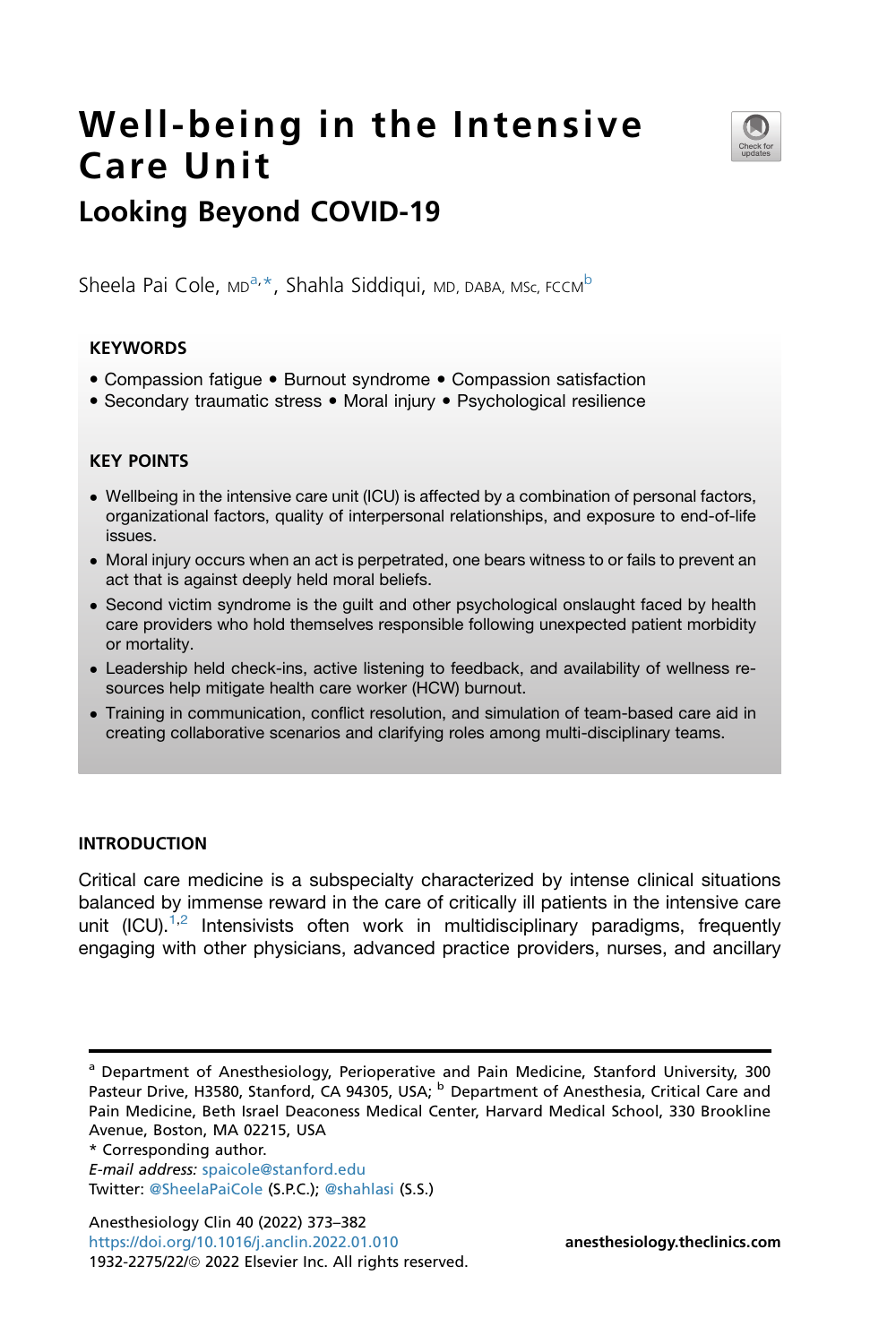staff. $3,4$  $3,4$  $3,4$  The critical care team works in tandem to manage complicated, lifethreatening illnesses, initiate end-of-life conversations, collaborate with consultants, among many other high-acuity tasks.[4](#page-7-3) These cumulative demands may, over time, contribute to an intensivist's perceived lack of autonomy and poor work–life balance. $5,6$  $5,6$  Coupled with frequent sleep deprivation, this may result in an increased incidence of depression, anxiety, and burnout syndrome (BOS) in ICU physicians compared with other physicians.<sup>[7](#page-7-6)</sup> Burnout is more common among physicians compared with the general population. Global literature has shown a high rate of burnout within all specialties of medicine.<sup>[2](#page-7-1)</sup> The 2020 National Physician Burnout and Suicide Report showed a 44% rate of burnout among ICU physicians compared with 41% of general anesthesiologists. $8,9$  $8,9$  $8,9$  The above description has been amplified by the ongoing COVID-19 pandemic not only due to dying patients but also personal fac-tors such as changes in workload and wages coupled with job insecurity.<sup>[10](#page-7-9)[,11](#page-7-10)</sup> There have been a multitude of metaphorical images depicting the "physician as hero" role, such as the submerged physician holding a patient bed afloat—in other words, saving the patient at the cost of drowning themselves.

Considering the existence of widespread incidence of BOS among all levels of ICU practitioners before the COVID-19 pandemic, in 2016 an official statement entitled "Burnout Syndrome in Critical Care Health care Professionals. A Call for Action," was jointly prepared and published by the American Thoracic Society (ATS), American College of Chest Physicians (CHEST), American Association of Critical-Care Nurses (AACN), and Society of Critical Care Medicine (SCCM) in their corresponding profes-sional journals.<sup>[12](#page-7-11)</sup> Although the statement predates the pandemic, many of the factors predisposing to BOS highlighted in the report are relevant and magnified in the current moment, such as at-risk personal characteristics, work–life balance, and organizational pressures. These factors may cumulatively lead to a high rate of turnover, poor quality of patient care, and reduced patient satisfaction. Another initiative in 2020 was the Critical Care Societies' collaborative National Summit and Survey on Prevention and Management of Burnout in the ICU. The summit identified that society is at risk of losing this essential workforce and it is imperative to investigate the root causes of ICU clinician BOS. Addressing physician and caregiver well-being is important for staff retention and is associated with improved patient outcomes, increased patient satisfaction, lower infection rates, and lower medication errors.<sup>[13](#page-7-12)</sup>

# Wellbeing Versus Burnout Syndrome

*Well-being* in the workplace is defined as "the presence of professional fulfillment and the absence of burnout."<sup>[14](#page-7-13)</sup>Stamm and colleagues, coined the term Professional Quality-of-life (ProQOL) which consists of both positive and negative elements (ie, compassion satisfaction and compassion fatigue are important determinants of well-being in the workplace).<sup>[15](#page-7-14)[,16](#page-7-15)</sup> Maslach and colleagues, defined the term BOS by assessing 3 components: (1) emotional exhaustion, (2) depersonalization, and (3) lack of professional achievement or fulfillment.<sup>[17](#page-7-16)</sup> The efficacy of validated instruments to assess burnout such as ProQOL and BOS increases when results are garnered from groups working in similar environments.<sup>[15](#page-7-14)</sup>

Instruments for data collection such as Professional Quality of Life (ProQOL) have been used in various health care communities to demonstrate a direct association between the presence of compassion fatigue (ie, the negative feeling associated with constant self-giving leading to discomfort) and an increased incidence of BOS as well as an inverse relationship between compassion satisfaction (ie, the positive feeling associated with helping others and often the premise that leads health care workers (HCWs) to their careers) and BOS.<sup>18</sup> Compassion fatigue and BOS are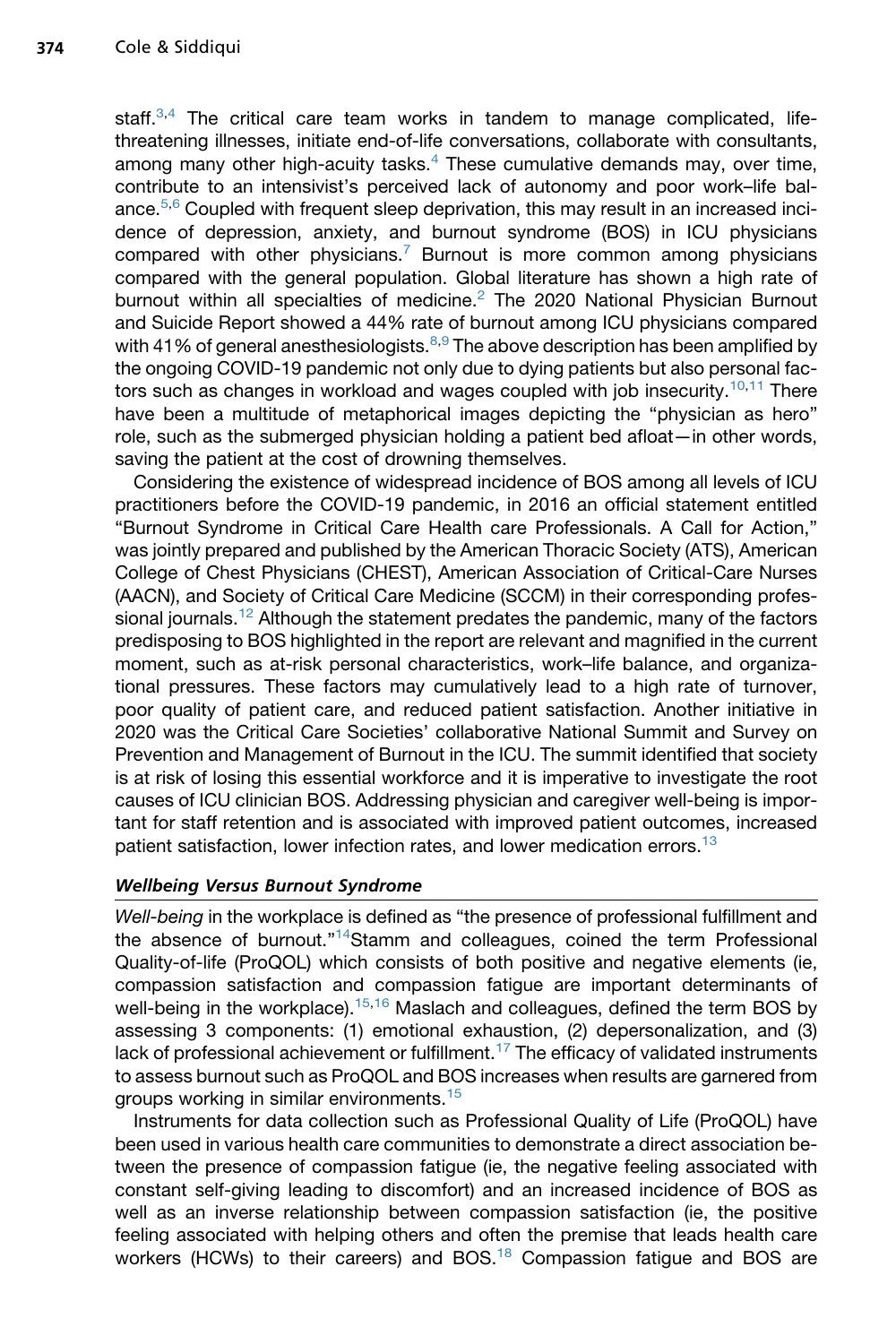more commonly seen among ICU nurses compared with ICU physicians, which might be attributed to the current crisis of nation-wide nursing shortages.

#### Concepts and Definitions Associated with Well-being Literature

Compassionate care is essential to health care delivery. Compassion satisfaction, compassion fatigue, burnout, and secondary traumatic stress are all frequently coined terms when discussing the correlates of total well-being. It is equally important to have the definitions imprinted as it is to have real-world examples to reflect on. Compassion satisfaction is the positive feeling associated with helping others. It is the passion that drives most physicians to start careers in medicine. It is the satisfaction an ICU physician experiences when a patient previously on life-support returns to the ICU for a visit after being discharged home. This is in direct contrast to compassion fatigue. Compassion fatigue was initially described by Figley in 1982 as "the cost of caring," which is amplified when health care workers are unable to refuel.<sup>[19,](#page-8-1)[20](#page-8-2)</sup> It describes the emotional toll that occurs with a continued outpouring of compassionate care. It is frequently seen among health care providers who seem unfazed by death and dying. BOS is the individual response to work-related events that occur in workers without baseline psychological disorders. A diagnosis of BOS requires all 3 components, as described by Christina Maslach: high depersonalization, high emotional exhaustion, and low personal fulfillment. Finally, secondary traumatic stress is the stress experi-enced by witnesses to trauma, usually as a "bystander."<sup>[21](#page-8-3)[,22](#page-8-4)</sup> This is especially true among ICU nurses who are frequently not decision makers but partake in the dayto-day care of the ailing patient.

# Implications of the Coronavirus Pandemic

The COVID-19 pandemic has exacted enormous health care, economic, and psycho-logical burdens globally.<sup>[23](#page-8-5)</sup> Devastating effects of the pandemic include: high rates of infection and death, financial hardships faced by society and individuals, anxiety due to uncertainty of the future, personal health-related outcomes, and stress of childcare, to name a few.<sup>[24](#page-8-6)</sup> HCWs are at the frontlines of the pandemic and face ongoing unprecedented challenges in treating unmanageable surges of patients with COVID-19, in working with public health officials to decrease the spread of infection, developing suitable short-term strategies, and formulating long-term plans. $25$  The World Health Organization (WHO) estimates approximately 179,500 HCWs have died due to the COVID-19 pandemic worldwide.<sup>[26](#page-8-8)</sup> The psychological burden and overall wellness of HCWs, and intensivists in particular, has received increased awareness, as the lay press and medical literature continue to report high rates of burnout, psychological stress, and suicide among clinicians including ICU providers. $27,28$  $27,28$  Reports of increased COVID-19-related stress, anxiety, depression, burnout, suicide, and PTSD among frontline ICU staff including physicians are increasing.<sup>[28](#page-8-10)</sup>

The high rate of COVID-19 mortality compounded by ongoing surges due to inconsistent vaccination in the US and globally and the politicization of COVID-19 therapies and inoculation has contributed to alarming rates of emotional exhaustion and burnout among HCWs, many of whom are now leaving the profession.<sup>[20](#page-8-2)</sup> Additional challenges faced by intensivists include: fear of infecting family and loved ones, job insecurity due to potentially protracted personal illness, anxiety regarding the supply and quality of personal protective equipment (PPE), adapting to ever-changing hospital guidelines and operating procedures and policies, sustaining physically demanding and long work hours, particularly when faced with staffing shortages, and reconciling a profes-sional commitment to helping others with the need to protect one's self.<sup>[18](#page-8-0)</sup>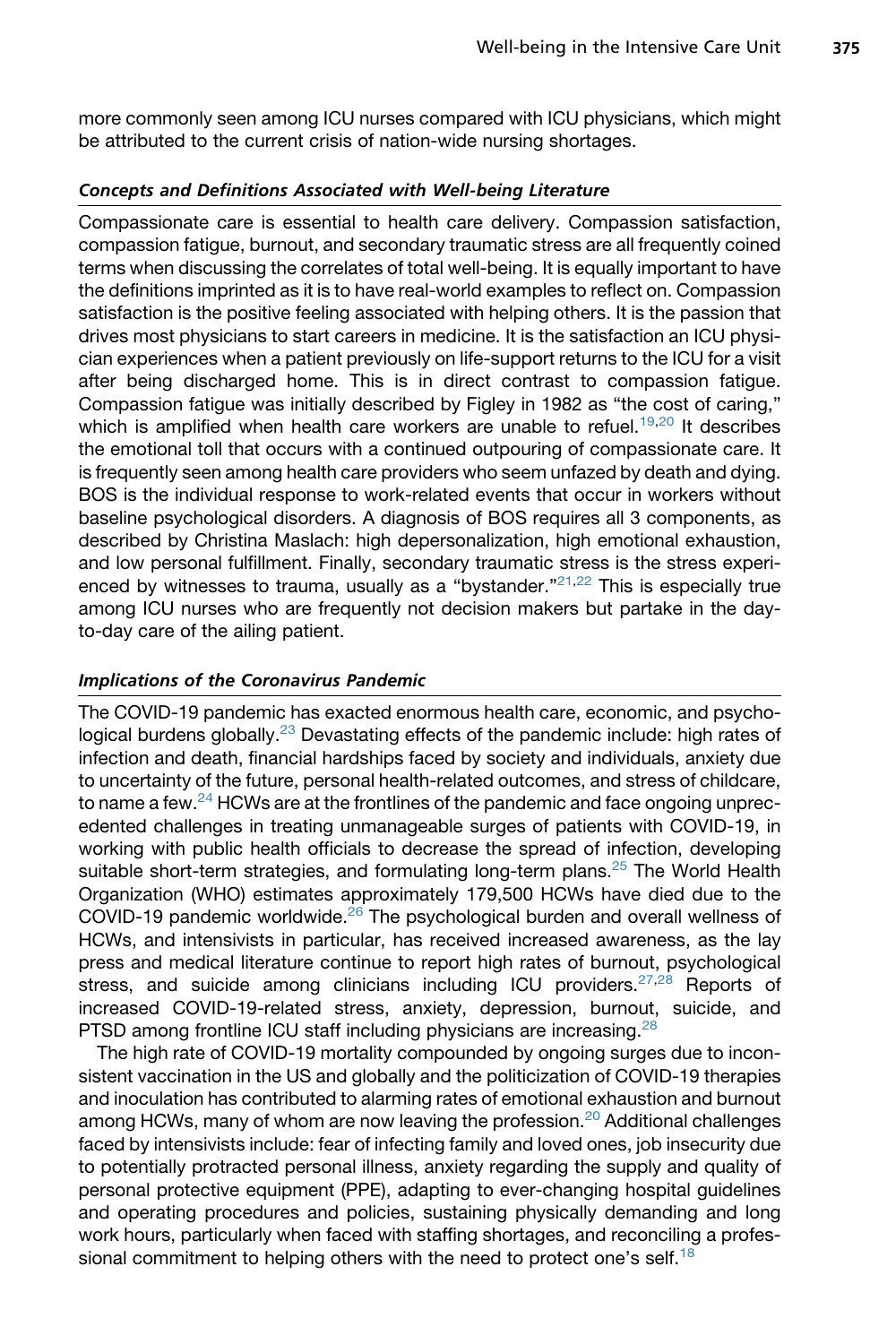# Risk Factors for Burnout among Intensive Care Unit Personnel

BOS risk factors can be grouped into 4 main categories.<sup>[12](#page-7-11)</sup> Fessell and colleagues suggest a fifth category described later in discussion as a recent addition based on les-sons learned from caring for patients during the pandemic.<sup>[25](#page-8-7)</sup>

- 1. Personal characteristics: self-criticism, idealism, perfectionism, inadequate coping strategies, sleep deprivation, and overcommitment. These characteristics are often seen among highly productive workers.<sup>[21](#page-8-3)</sup>
- 2. Organizational factors: unmanageable workload, lack of control over the work environment, insufficient rewards, and general breakdown in the work community. Specifically, for critical care physicians, night shifts and lack of time off between ICU weeks increased burnout, whereas for nurses, lack of ability in choosing days off and rapid patient turnover increased BOS.<sup>[23](#page-8-5)</sup>
- 3. Quality of working relationships is an important modifiable risk factor for BOS. The conflicts between members of multidisciplinary teams caring for a complex patient as well as difficult HCW–patient relationships exact a toll on clinician well-being.
- 4. Exposure to end-of-life issues: Critical Care nurses cite increased burnout related to care of a dying patient—witnessing, and participating in transitions to comfort care Critical care physicians cite increased burnout due to: the constant exposure to inappropriate care (this can be related to delays in care and/or the wrong amount of care) (an example would include delivery of inaccurate information to a patient or family, disrespecting a patient's wishes, and advocating that another patient might benefit from an ICU bed as issues that compound).  $24,29$  $24,29$
- 5. The pandemic has unearthed unprecedented anxiety and conflict among HCWs due to resource shortages and politicization of standard preventative measures such as wearing a mask, social distancing, avoiding super-spreader events, and vaccination to protect against severe disease. This is magnified among ICU personnel as they care for the most critically ill patients that often require resource-intensive advanced therapies including mechanical ventilation and extra-corporeal membrane oxygenation.<sup>[25](#page-8-7)</sup>

# Moral Injury and Intensive Care Unit Practice

Moral injury occurs when an act is perpetrated, one bears witness to or fails to prevent an act that is against deeply held moral beliefs. $30$  The term was first used in health care to describe the emotional turmoil suffered by nursing personnel after long hours of pa-tient care that ultimately resulted in an unavoidable fatal outcome.<sup>[22](#page-8-4)</sup> Among health care providers, any act that is in contradiction to the Hippocratic oath or serves as an impediment to deliver safe care to patients may be a source of moral injury. Intensivists may face several triggers for moral injury, such as observing undue patient suffering from delays in end-of-life discussions or poor clinical decision-making, communication challenges in brain death notifications, misunderstandings regarding do not resuscitate status, inappropriate or inaccessible care delivery, poor outcomes due to health delivery disparities, psychiatric issues and addiction leading to suboptimal outcomes, and engaging with grieving families. $31$  Critical care physicians are often drawn to the field to care for the seriously ill; however, complex regulatory, insurance, and quality reporting requirements have led to increased documentation and other administrative activities, drawing away from time spent that would otherwise be spent at the bedside. This incongruence between clinician ideals and the reality of clinical medicine may further contribute to feelings of dissatisfaction. [31](#page-8-13)

The COVID-19 pandemic has wrought additional moral injury, as intensivists continue to manage unprecedented volumes of high-acuity patients and navigate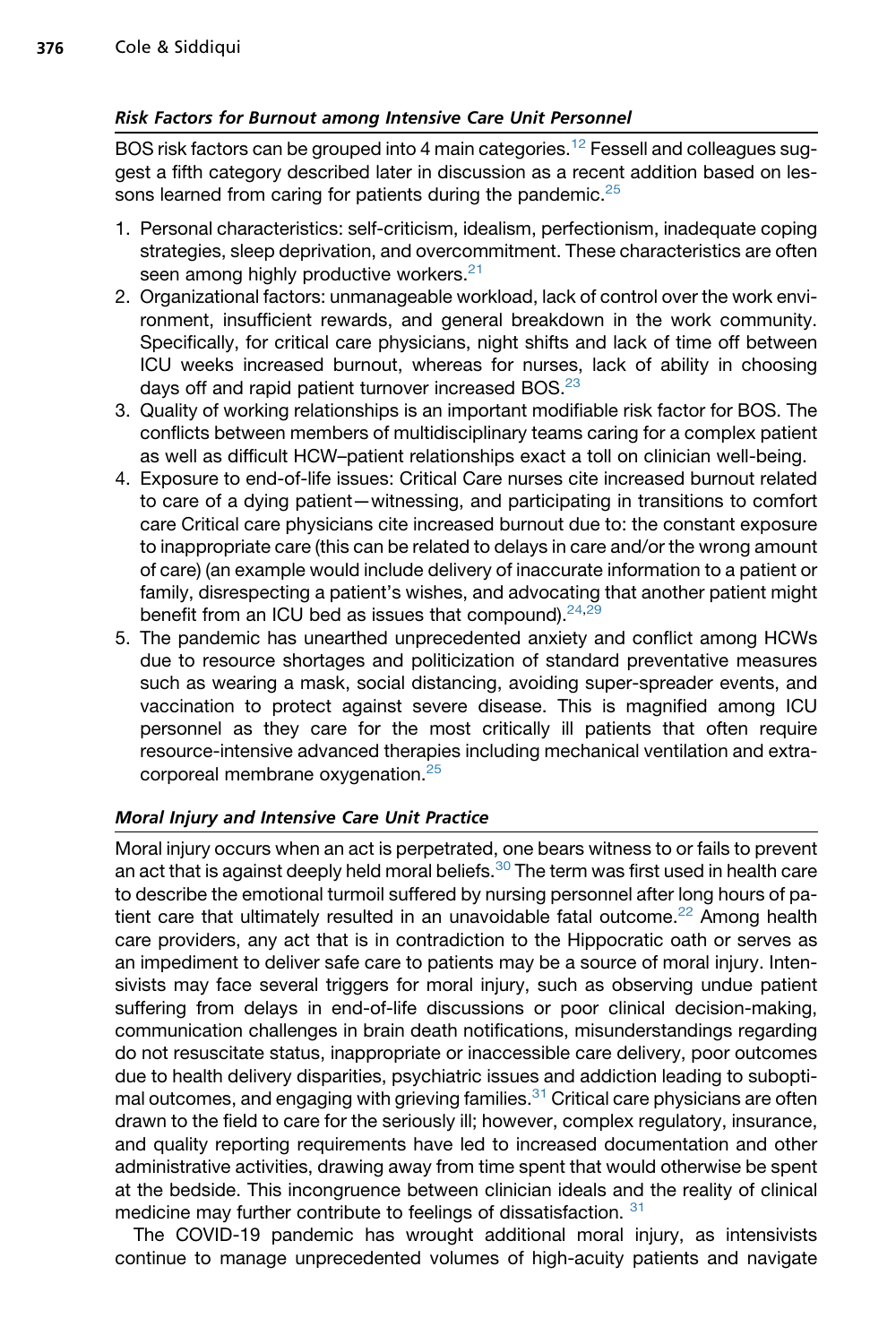unknown and often futile treatment options. $28$  The moral, psychological, and physical exhaustion and injury adds to compassion fatigue, medical errors, a lack of empathy in treating patients and caring for families, lower productivity, and higher staff turnover rates. The ability of HCWs to adequately cope with these stressors is important for their patients, their families, and for themselves. Left unchecked, long term, severe stressors can contribute to significant physical and mental health problems and low "psychological resilience" (the ability to positively adapt to adversity to protect themselves from stress). Another pandemic-induced burden to critical care personnel is the ethical constraints of shortages of ICU beds, ventilators, essential medicines, PPE, and staffing. Critical care personnel are tasked with enormously distressing difficult decisions around resource allocation, triaging patients, and assigning extremely limited resources that are essential to save a patient's life.  $32$  This further compounds moral burden and distress.<sup>[19](#page-8-1)</sup>

# Second Victim Syndrome

Second victim syndrome is defined as the guilt and psychological onslaught faced by health care providers who feel responsible following an unexpected patient morbidity or mortality event.<sup>[33](#page-8-15)</sup> It may also refer to the struggle faced by HCWs from medical errors, unmanageably long working hours, under-supported medical practices, and lack of psychological support after a patient fatality or major adverse event.  $34,35$  $34,35$  In addition to the primary caregiver, second victims may include colleagues called in to help during an acute event, support personnel, students, and others who may have been involved in the event or the immediate aftermath.<sup>[36](#page-8-18)</sup>

Second victims often experience fear, guilt, self-doubt, shame, anger, reliving of the event, sleep disturbance, and anxiety.<sup>[29](#page-8-11)[,37](#page-8-19)</sup> These emotions mirror symptoms of acute stress disorder and posttraumatic stress disorder and may affect HCWs both at work and at home. Such emotions may persist for weeks to years and lead to burnout, substance abuse, and even suicide. In a 2012 national survey of the impact of perioperative catastrophes on anesthesiologists, more than 60% of respondents experienced depression and 19% indicated that they never fully recovered from the experience and felt that their ability to provide care for the first 4 hours after an adverse event was impaired. $37$  Although there is a dearth of literature among ICU physicians, the rate of second victim syndrome has been shown to be anywhere from 10% to 40% in this group.<sup>35</sup>

#### Solutions to Mitigate Burnout and Improve Intensivist Fulfillment

Later in discussion, we describe pandemic-specific measures to address well-being and discuss long-term solutions to mitigate BOS and improve overall well-being in the critical care community.

# COVID-19-SPECIFIC MEASURES TO IMPROVE CRITICAL CARE CLINICIAN WELL-BEING Community Building

The pandemic reified the importance of a workplace community in mitigating burnout and promoting well-being. Clinical leaders can build and reinforce resilience in their teams by displaying compassion. In the authors' collective experience, we have witnessed thoughtful leaders checking in frequently, listening to feedback, providing wellness resources and support, and demonstrating compassion to their team.<sup>[38](#page-8-20)</sup> This sense of togetherness and care can significantly bolster team morale and sustain clinicians during highly stressful times. Guided conversations or town halls to foster communication can provide reassurance of future stability and help staff collectively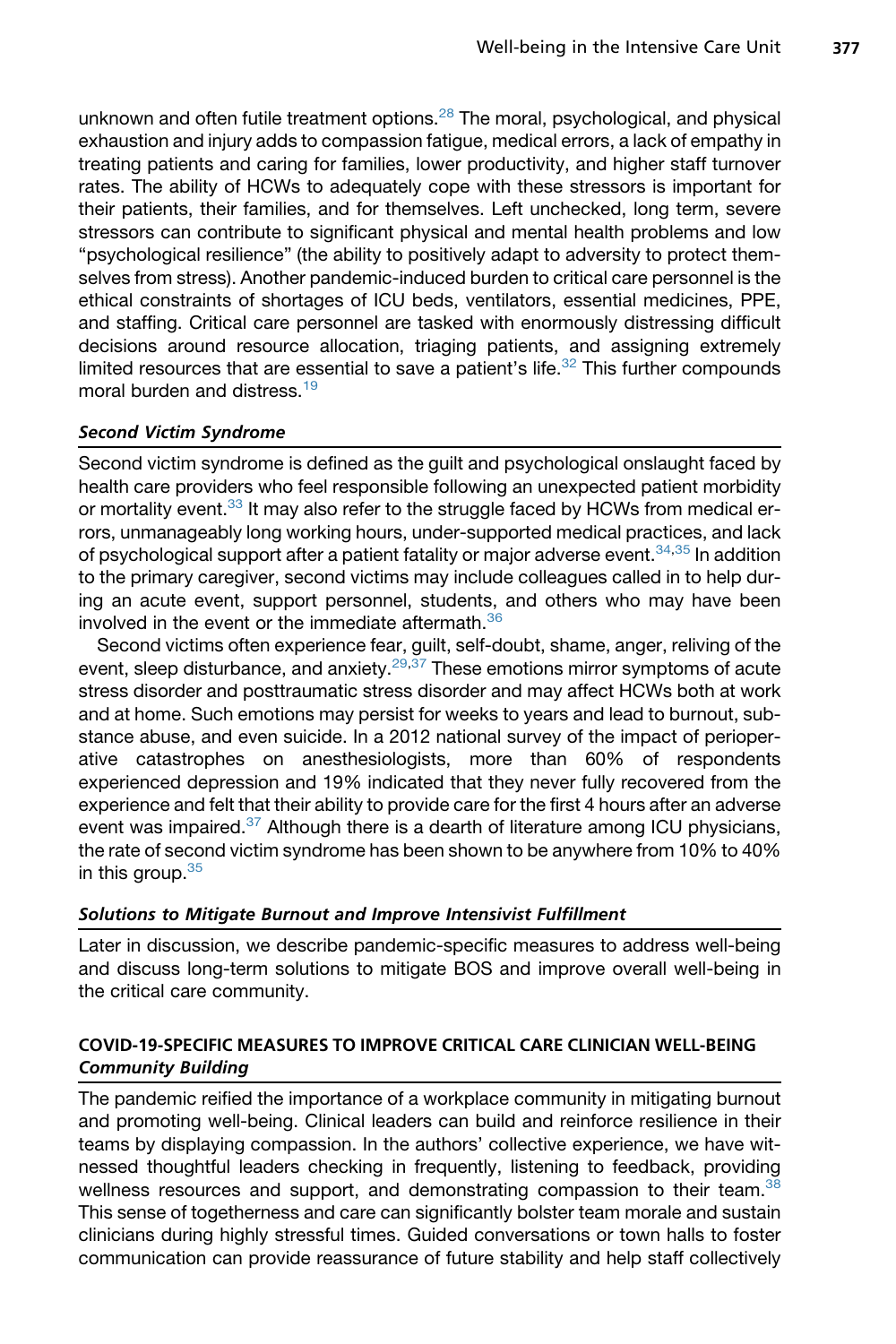envision a future beyond the pandemic. $39$  "Work-from-home regime engagement activities" are useful for employees as well as for institutions. "Those organizations doing these kinds of engagement activities for their employees are learning new skills and developing themselves."<sup>[40](#page-9-1)</sup> This hopeful outlook begins with leadership and serves as a sustaining source of team morale. Indeed, in times of extreme stress, teams need to trust and rely on one another and leadership for support.<sup>[41–43](#page-9-2)</sup>

# Long-term Measures to Mitigate Burnout

# Communication training

Institutional commitment to mitigate intensivist BOS could include the incorporation of team building and community building programs that strengthen team dynamics and patient care. Incorporating daily multidisciplinary rounds (MDR) helps to clarify roles among various ICU providers including nursing, respiratory therapy, physical and occupational therapy, and social workers. MDRs also aid in the synthesis of compre-hensive care plans for patients and facilitate ICU discharge.<sup>[44](#page-9-3)</sup> In their postimplementation survey, O'Brien and colleagues, demonstrated the feasibility of incorporating MDR into the ICU workflow and improved overall communication between all mem-bers of the ICU team.<sup>[44](#page-9-3)</sup> Debriefings after adverse events such as cardiac arrest are another example of fostering team building. Dedicated time for debriefing lauds effective team actions identifies opportunities for future growth and create collaborative scenarios between teams.<sup>[45,](#page-9-4)[46](#page-9-5)</sup> In a single-center postcode debriefing survey, code response satisfaction improved<sup>[47](#page-9-6)</sup> and staff members described an increase in peer and institutional support after the implementation of a debriefing protocol.<sup>[48](#page-9-7)</sup>

Further, dedicated training in communication and conflict resolution via team-based care simulation may be helpful. For example, *Vitaltalk,* a team-based simulation training program, is being adopted at many institutions to hone critical care trainees' communication skillsets to bridge patient values with treatment plans.<sup>[49](#page-9-8)</sup> These programs intend to reduce BOS among ICU staff and hasten emotional healing after stressful events.

# Post-intensive Care Unit Clinics and Longevity Programs

Post-ICU clinics help patients and their families re-acclimatize to normal life and allow ICU providers to experience post-ICU outcomes. Sharing details of patient survival constitutes continuity of care and serves as a form of evaluation and validation for the care provided during the ICU course and may boost clinician morale.<sup>[42](#page-9-9)</sup> As an example, The Society of Critical Care Medicine's (SCCM) THRIVE program provides resources and education for ICU patient survivors and their families related to postintensive care syndrome and has had a significant impact on ICU physician morale and well-being.<sup>[42](#page-9-9)</sup> Other benefits of post-ICU programs include identifying unforeseen outcomes of ICU therapies (eg, stop dates for certain medications), forming a network of ICU survivors as support for other critically ill patients and families, facilitating post-ICU follow-up education to ICU providers, and providing insight into the patient experience during an ICU stay. One challenge of sustaining a post-ICU program is that fiscal support typically falls outside traditional payment models and requires sustainable institutional investment.

# Flexible Scheduling

Control of one's schedule is an important determinant of personal and professional satisfaction. With the advent of high acuity intensive care units (ICU) caring for patients on mechanical circulatory support, large-volume centers are attempting to move toward continuous in-house coverage by critical care faculty. Purported advantages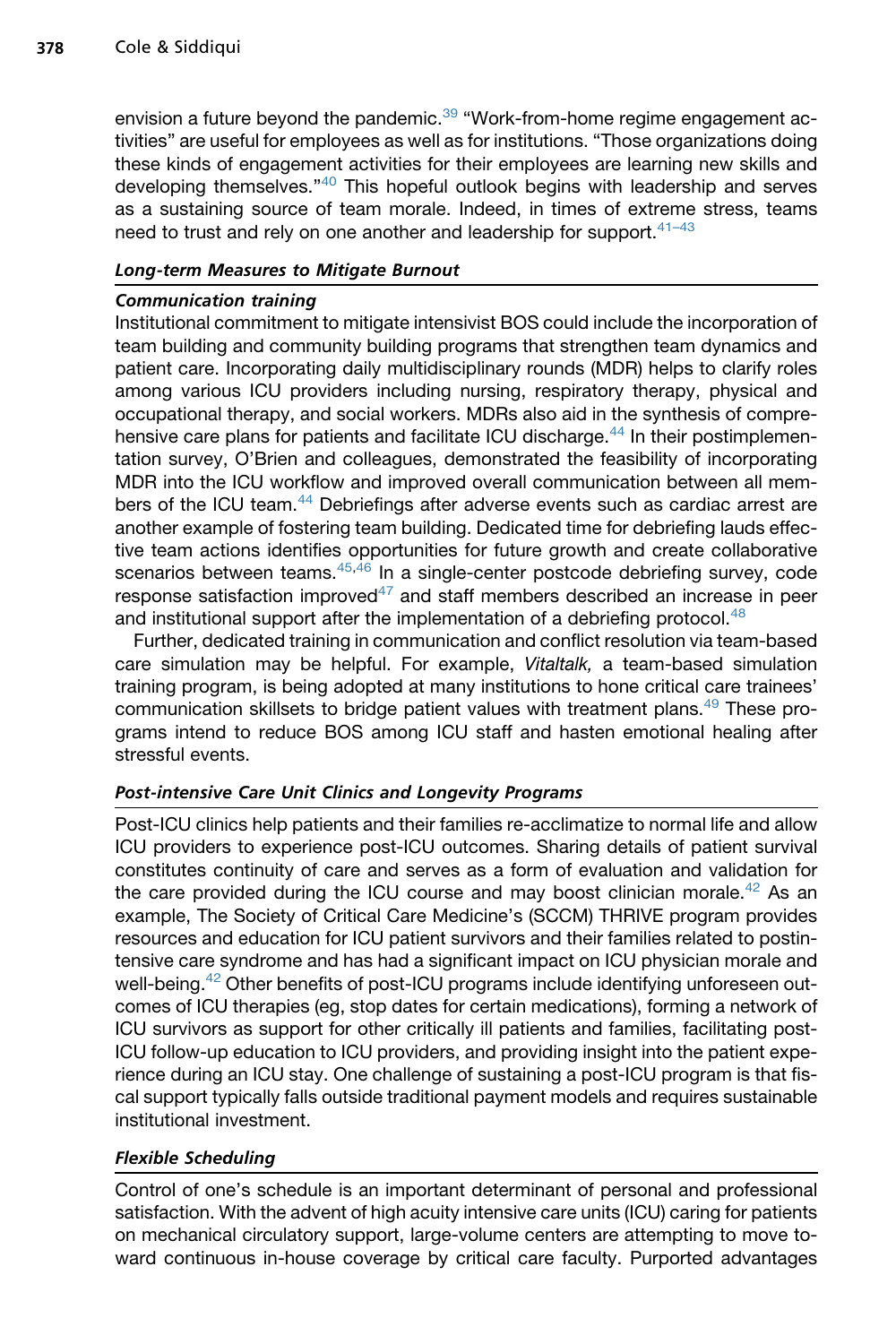of this model are improved patient care and patient satisfaction, especially when this care model is accompanied by a "system change." System change involves the institution of measures such as liberation from mechanical ventilation, goals of care conversations, and other interventions around the clock instead of deferring these "nonemergent" tasks to the day team caring for the patient. $41,43,50$  $41,43,50$  $41,43,50$ 

Traditional ICU coverage is allocated in 7-day assignments with integrated overnight coverage. This model can result in physicians spending more than 33 consecutive hours in the ICU. Proponents of the traditional model tout continuity of care and patient safety as the biggest advantages of this approach. Some institutions have mitigated long ICU shifts by creating a shift-based system (ie, separate day and night shifts). Concerns with shift-based models include discontinuity of care and patient safety as there are more frequent hand-offs between ICU personnel and greater coverage of nights and weekends throughout the year. Geva and colleagues, recently described a simulated model of shared service scheduling whereby 4 ICU attendings shared most of the day and nighttime service for 2 teams over a 2-week period with creative assignments to avoid 30 plus hour shifts. $51$  This simulation study found more continuity of care and less handoffs, making it safer for patients while facilitating improved intensivist work–life balance with more weekends off throughout the year. Further, implementation data on this simulation paradigm are awaited.

#### SUMMARY

Advocating for personal well-being strategies such as self-care, self-forgiveness, and mindfulness may anecdotally help with reducing burnout and increasing professional well-being. However, institutional support in incorporating efficient practices and building a culture of wellness through systems-based changes may be more effective in recruiting and retaining a well workforce.<sup>[3](#page-7-2)[,52,](#page-9-13)[53](#page-9-14)</sup> Appointing institutional or departmental well-being officers who are well versed in clinical workflow inefficiencies and have the skillset to advocate for their peers and colleagues are essential in supporting an institutional commitment to clinician well-being.[11](#page-7-10) Finally, the COVID-19 pandemic has created a unique psychological quagmire among critical care professionals. Reducing intensivist burnout through proactive, multifaceted measures by institutions can help retain motivated and patient-centered clinicians that can continue providing the quality of care that we envision for our own loved ones.

#### **DISCLOSURE**

The authors have nothing to disclose.

#### CLINICS CARE POINTS

- Moral injury occurs when an act is perpetrated, one bears witness to or fails to prevent an act that is against deeply held moral beliefs, especially in the care of a patient at the end of their lives. Having multidisciplinary debriefings to discuss different viewpoints among the various caregivers may help the team to understand the varying opinions and basis of care being provided.
- Lack of control over one's control schedule can be addressed by incorporating flexible scheduling paradigms.
- Difficult relationships among members of different specialties caring for the same critically ill patient can be modified by providing communication and conflict resolution training, and simulation programs for team-based care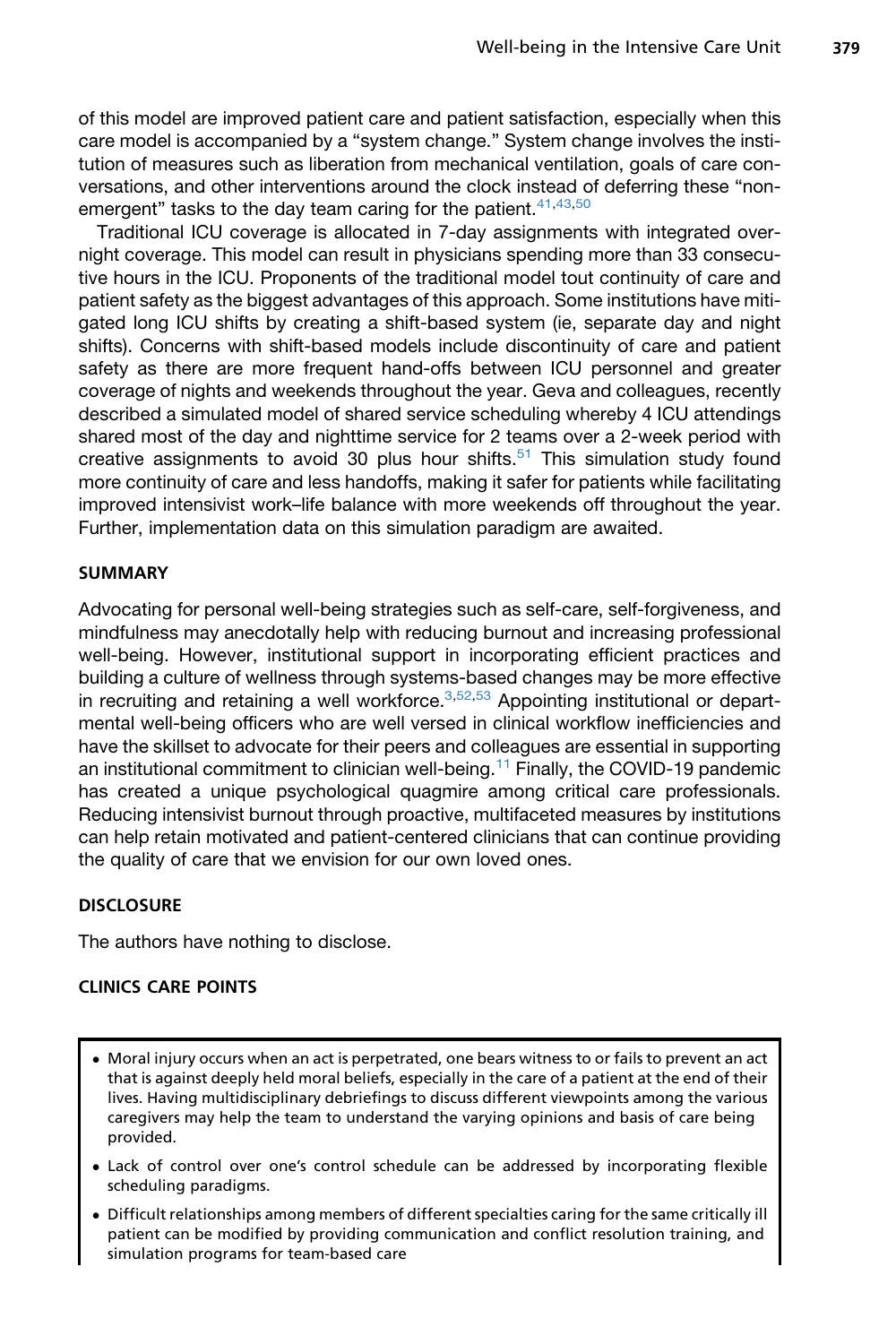Understanding a patient's progress after leaving the ICU by investing in post-ICU clinics helps HCWs realize the value of their efforts as well as gain perspective on the consequences of ICU therapies.

# **REFERENCES**

- <span id="page-7-0"></span>1. [Shanafelt T, Goh J, Sinsky C. The Business Case for Investing in Physician Well](http://refhub.elsevier.com/S1932-2275(22)00010-6/sref1)[being. Jama Intern Med 2017;177\(12\):1826.](http://refhub.elsevier.com/S1932-2275(22)00010-6/sref1)
- <span id="page-7-1"></span>2. [Shanafelt TD. Enhancing Meaning in Work: A Prescription for Preventing Physi](http://refhub.elsevier.com/S1932-2275(22)00010-6/sref2)[cian Burnout and Promoting Patient-Centered Care. Jama 2009;302\(12\):](http://refhub.elsevier.com/S1932-2275(22)00010-6/sref2) [1338–40.](http://refhub.elsevier.com/S1932-2275(22)00010-6/sref2)
- <span id="page-7-2"></span>3. [Shanafelt T, Trockel M, Ripp J, et al. Building a Program on Well-Being: Key](http://refhub.elsevier.com/S1932-2275(22)00010-6/sref3) [Design Considerations to Meet the Unique Needs of Each Organization. Acad](http://refhub.elsevier.com/S1932-2275(22)00010-6/sref3) [Med J Assoc Am Med Coll 2019;94\(2\):156–61](http://refhub.elsevier.com/S1932-2275(22)00010-6/sref3).
- <span id="page-7-3"></span>4. [Cole SP. Burnout Prevention and Resilience Training for Critical Care Trainees. Int](http://refhub.elsevier.com/S1932-2275(22)00010-6/sref4) [Anesthesiol Clin 2019;57\(2\):118–31.](http://refhub.elsevier.com/S1932-2275(22)00010-6/sref4)
- <span id="page-7-4"></span>5. Schäfer SK, Sopp MR, Staginnus M, et al. Correlates of mental health in occupa[tions at risk for traumatization: a cross-sectional study. Bmc Psychiatry 2020;](http://refhub.elsevier.com/S1932-2275(22)00010-6/sref5) [20\(1\):335.](http://refhub.elsevier.com/S1932-2275(22)00010-6/sref5)
- <span id="page-7-5"></span>6. [Geronazzo-Alman L, Eisenberg R, Shen S, et al. Cumulative exposure to work](http://refhub.elsevier.com/S1932-2275(22)00010-6/sref6)[related traumatic events and current post-traumatic stress disorder in New York](http://refhub.elsevier.com/S1932-2275(22)00010-6/sref6) [City's first responders. Compr Psychiat 2017;74:134–43](http://refhub.elsevier.com/S1932-2275(22)00010-6/sref6).
- <span id="page-7-6"></span>7. [Mealer M. Burnout Syndrome in the Intensive Care Unit. Future Directions for](http://refhub.elsevier.com/S1932-2275(22)00010-6/sref7) [Research. Ann Am Thorac Soc 2016;13\(7\):997–8](http://refhub.elsevier.com/S1932-2275(22)00010-6/sref7).
- <span id="page-7-7"></span>8. [Pines A, Maslach C. Characteristics of Staff Burnout in Mental Health Settings.](http://refhub.elsevier.com/S1932-2275(22)00010-6/sref8) [Psychiatr Serv 1978;29\(4\):233–7](http://refhub.elsevier.com/S1932-2275(22)00010-6/sref8).
- <span id="page-7-8"></span>9. Medscape National Physician Burnout & Suicide Report 2020: The Generational Divide.pdf. Available at: [https://www.medscape.com/slideshow/2020-lifestyle](https://www.medscape.com/slideshow/2020-lifestyle-burnout-6012460)[burnout-6012460.](https://www.medscape.com/slideshow/2020-lifestyle-burnout-6012460) Accessed December 5, 2021.
- <span id="page-7-9"></span>10. [Mitchell EP. Clinician Wellbeing during COVID-19. J Natl Med Assoc 2021;](http://refhub.elsevier.com/S1932-2275(22)00010-6/sref10) [113\(5\):481](http://refhub.elsevier.com/S1932-2275(22)00010-6/sref10).
- <span id="page-7-10"></span>11. Dzau VJ, Kirsch D, Nasca T. Preventing a Parallel Pandemic — A National Strategy to Protect Clinicians' Well-Being. N Engl J Med 2020. [https://doi.org/10.1056/](https://doi.org/10.1056/nejmp2011027) [nejmp2011027.](https://doi.org/10.1056/nejmp2011027)
- <span id="page-7-11"></span>12. [Moss M, Good VS, Gozal D, et al. A Critical Care Societies Collaborative State](http://refhub.elsevier.com/S1932-2275(22)00010-6/sref12)[ment: Burnout Syndrome in Critical Care Health-care Professionals. A Call for Ac](http://refhub.elsevier.com/S1932-2275(22)00010-6/sref12)[tion. Am J Resp Crit Care 2016;194\(1\):106–13](http://refhub.elsevier.com/S1932-2275(22)00010-6/sref12).
- <span id="page-7-12"></span>13. [Kleinpell R, Moss M, Good VS, et al. The Critical Nature of Addressing Burnout](http://refhub.elsevier.com/S1932-2275(22)00010-6/sref13) [Prevention: Results From the Critical Care Societies Collaborative's National Sum](http://refhub.elsevier.com/S1932-2275(22)00010-6/sref13)[mit and Survey on Prevention and Management of Burnout in the ICU. Crit Care](http://refhub.elsevier.com/S1932-2275(22)00010-6/sref13) [Med 2020;48\(2\):249–53](http://refhub.elsevier.com/S1932-2275(22)00010-6/sref13).
- <span id="page-7-13"></span>14. [Stobbs C. Maintaining personal resilience in this Covid-19 era. Practice 2021;](http://refhub.elsevier.com/S1932-2275(22)00010-6/sref14) [43\(2\):109–12.](http://refhub.elsevier.com/S1932-2275(22)00010-6/sref14)
- <span id="page-7-14"></span>15. Stamm Beth. ProQOL Manual.pdf. [https://img1.wsimg.com/blobby/go/dfc1e1a0](https://img1.wsimg.com/blobby/go/dfc1e1a0-a1db-4456-9391-18746725179b/downloads/ProQOL%20Manual.pdf?ver=1622839353725) [a1db-4456-9391-18746725179b/downloads/ProQOL%20Manual.pdf?](https://img1.wsimg.com/blobby/go/dfc1e1a0-a1db-4456-9391-18746725179b/downloads/ProQOL%20Manual.pdf?ver=1622839353725) ver=[1622839353725](https://img1.wsimg.com/blobby/go/dfc1e1a0-a1db-4456-9391-18746725179b/downloads/ProQOL%20Manual.pdf?ver=1622839353725).
- <span id="page-7-15"></span>16. [Xiong J, Lipsitz O, Nasri F, et al. Impact of COVID-19 Pandemic on Mental Health](http://refhub.elsevier.com/S1932-2275(22)00010-6/sref16) [in the General Population: A Systematic Review. J Affect Disord 2020;277:55–64.](http://refhub.elsevier.com/S1932-2275(22)00010-6/sref16)
- <span id="page-7-16"></span>17. [Lahav Y. Psychological distress related to COVID-19 – The contribution of contin](http://refhub.elsevier.com/S1932-2275(22)00010-6/sref17)[uous traumatic stress. J Affect Disord 2020;277:129–37](http://refhub.elsevier.com/S1932-2275(22)00010-6/sref17).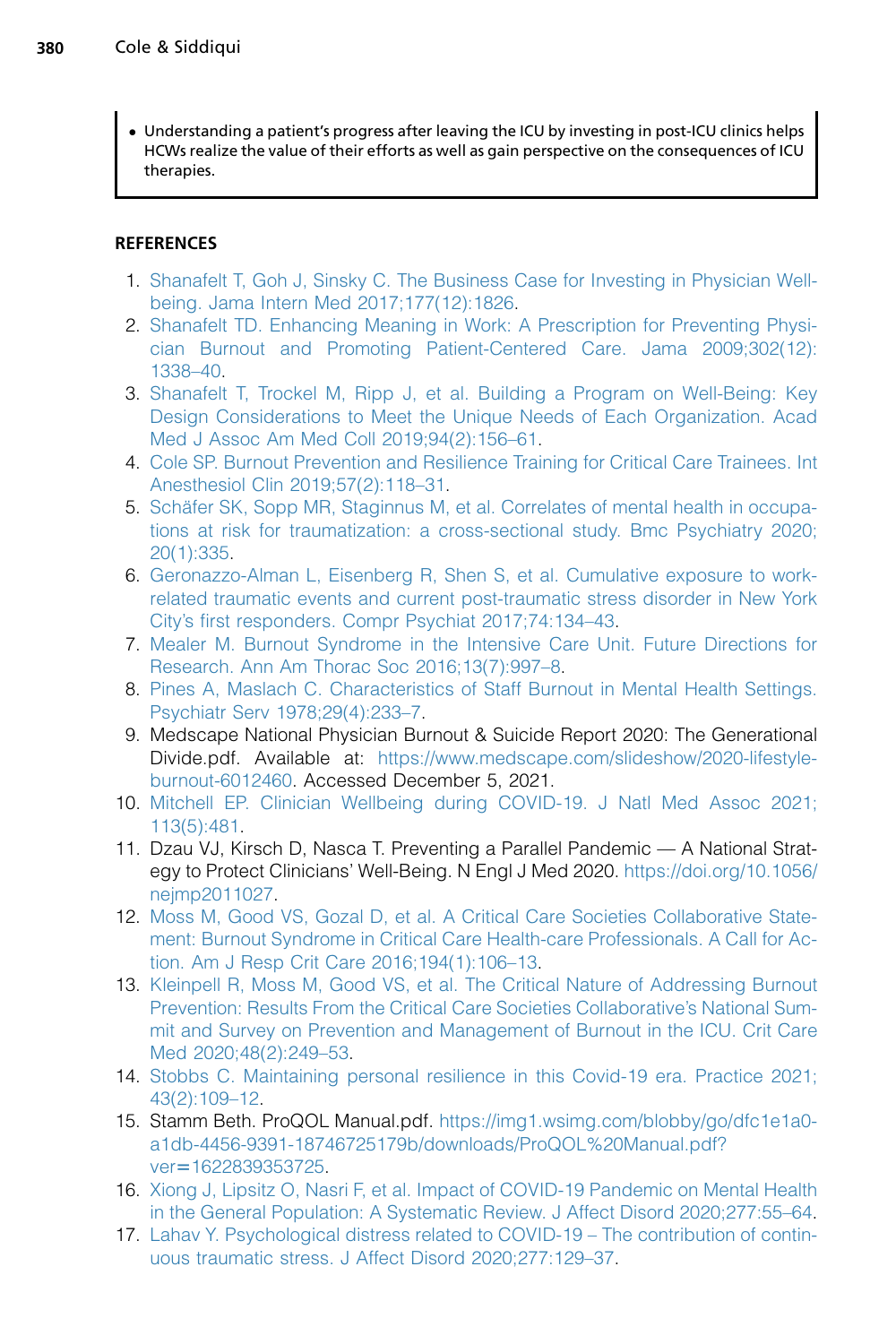- <span id="page-8-0"></span>18. [Sterling MR, Tseng E, Poon A, et al. Experiences of Home Health Care Workers in](http://refhub.elsevier.com/S1932-2275(22)00010-6/sref18) [New York City During the Coronavirus Disease 2019 Pandemic. Jama Intern Med](http://refhub.elsevier.com/S1932-2275(22)00010-6/sref18) [2020;180\(11\):1453–9.](http://refhub.elsevier.com/S1932-2275(22)00010-6/sref18)
- <span id="page-8-1"></span>19. [Lai J, Ma S, Wang Y, et al. Factors Associated With Mental Health Outcomes](http://refhub.elsevier.com/S1932-2275(22)00010-6/sref19) [Among Health Care Workers Exposed to Coronavirus Disease 2019. Jama](http://refhub.elsevier.com/S1932-2275(22)00010-6/sref19) [Netw Open 2020;3\(3\):e203976.](http://refhub.elsevier.com/S1932-2275(22)00010-6/sref19)
- <span id="page-8-2"></span>20. [Shen X, Zou X, Zhong X, et al. Psychological stress of ICU nurses in the time of](http://refhub.elsevier.com/S1932-2275(22)00010-6/sref20) [COVID-19. Crit Care 2020;24\(1\):200.](http://refhub.elsevier.com/S1932-2275(22)00010-6/sref20)
- <span id="page-8-3"></span>21. [Poncet MC, Toullic P, Papazian L, et al. Burnout Syndrome in Critical Care](http://refhub.elsevier.com/S1932-2275(22)00010-6/sref21) [Nursing Staff. Am J Resp Crit Care 2012;175\(7\):698–704](http://refhub.elsevier.com/S1932-2275(22)00010-6/sref21).
- <span id="page-8-4"></span>22. [Jameton A. What Moral Distress in Nursing History Could Suggest about the](http://refhub.elsevier.com/S1932-2275(22)00010-6/sref22) [Future of Health Care. Ama J Ethics 2017;19\(6\):617–28](http://refhub.elsevier.com/S1932-2275(22)00010-6/sref22).
- <span id="page-8-5"></span>23. [Embriaco N, Azoulay E, Barrau K, et al. High Level of Burnout in Intensivists. Am J](http://refhub.elsevier.com/S1932-2275(22)00010-6/sref23) [Resp Crit Care 2007;175\(7\):686–92.](http://refhub.elsevier.com/S1932-2275(22)00010-6/sref23)
- <span id="page-8-6"></span>24. [Piers RD, Azoulay E, Ricou B, et al. Perceptions of Appropriateness of Care](http://refhub.elsevier.com/S1932-2275(22)00010-6/sref24) [Among European and Israeli Intensive Care Unit Nurses and Physicians. Jama](http://refhub.elsevier.com/S1932-2275(22)00010-6/sref24) [2011;306\(24\):2694–703](http://refhub.elsevier.com/S1932-2275(22)00010-6/sref24).
- <span id="page-8-7"></span>25. [Fessell D, Cherniss C. COVID-19 & Beyond: Micro-practices for Burnout Preven](http://refhub.elsevier.com/S1932-2275(22)00010-6/sref25)[tion and Emotional Wellness. J Am Coll Radiol 2020;17\(6\):746–8](http://refhub.elsevier.com/S1932-2275(22)00010-6/sref25).
- <span id="page-8-8"></span>26. Organization WH, department H workforce. The Impact of COVID-19 on health and care workers: a closer look at deaths.
- <span id="page-8-9"></span>27. [Chew NWS, Lee GKH, Tan BYQ, et al. A multinational, multicentre study on the](http://refhub.elsevier.com/S1932-2275(22)00010-6/sref27) [psychological outcomes and associated physical symptoms amongst healthcare](http://refhub.elsevier.com/S1932-2275(22)00010-6/sref27) [workers during COVID-19 outbreak. Brain Behav Immun 2020;88:559–65.](http://refhub.elsevier.com/S1932-2275(22)00010-6/sref27)
- <span id="page-8-10"></span>28. [Restauri N, Sheridan AD. Burnout and Posttraumatic Stress Disorder in the Coro](http://refhub.elsevier.com/S1932-2275(22)00010-6/sref28)[navirus Disease 2019 \(COVID-19\) Pandemic: Intersection, Impact, and Interven](http://refhub.elsevier.com/S1932-2275(22)00010-6/sref28)[tions. J Am Coll Radiol 2020;17\(7\):921–6.](http://refhub.elsevier.com/S1932-2275(22)00010-6/sref28)
- <span id="page-8-11"></span>29. [Seys D, Wu AW, Gerven EV, et al. Health Care Professionals as Second Victims](http://refhub.elsevier.com/S1932-2275(22)00010-6/sref29) [after Adverse Events. Eval Health Prof 2013;36\(2\):135–62.](http://refhub.elsevier.com/S1932-2275(22)00010-6/sref29)
- <span id="page-8-12"></span>30. [Dean W, Talbot S, Dean A. Reframing Clinician Distress: Moral Injury Not Burnout.](http://refhub.elsevier.com/S1932-2275(22)00010-6/sref30) [Fed Pract Heal Care Prof Va Dod Phs 2019;36\(9\):400–2](http://refhub.elsevier.com/S1932-2275(22)00010-6/sref30).
- <span id="page-8-13"></span>31. [Rosenthal MS, Clay M. Initiatives for Responding to Medical Trainees' Moral](http://refhub.elsevier.com/S1932-2275(22)00010-6/sref31) [Distress about End-of-Life Cases. Ama J Ethics 2017;19\(6\):585–94.](http://refhub.elsevier.com/S1932-2275(22)00010-6/sref31)
- <span id="page-8-14"></span>32. [Kenny N, Kotalik J, Herx L, et al. A Catholic Perspective: Triage Principles and](http://refhub.elsevier.com/S1932-2275(22)00010-6/sref32) [Moral Distress in Pandemic Scarcity. Linacre Q 2021;88\(2\):214–23.](http://refhub.elsevier.com/S1932-2275(22)00010-6/sref32)
- <span id="page-8-16"></span><span id="page-8-15"></span>33. [Wu AW. Medical error: the second victim. The doctor who makes the mistake](http://refhub.elsevier.com/S1932-2275(22)00010-6/sref33) [needs help too. Bmj Clin Res Ed 2000;320\(7237\):726–7.](http://refhub.elsevier.com/S1932-2275(22)00010-6/sref33)
- 34. [Busch IM, Scott SD, Connors C, et al. The Role of Institution-Based Peer Support](http://refhub.elsevier.com/S1932-2275(22)00010-6/sref34) [for Health Care Workers Emotionally Affected by Workplace Violence. Jt Comm J](http://refhub.elsevier.com/S1932-2275(22)00010-6/sref34) [Qual Patient Saf 2021;47\(3\):146–56.](http://refhub.elsevier.com/S1932-2275(22)00010-6/sref34)
- <span id="page-8-18"></span><span id="page-8-17"></span>35. [Ozeke O, Ozeke V, Coskun O, et al. Second victims in health care: current per](http://refhub.elsevier.com/S1932-2275(22)00010-6/sref35)spectives</p&gt. Adv Med Educ Pract 2019;10:593-603.
- 36. [Scott SD, Hirschinger LE, Cox KR, et al. The natural history of recovery for the](http://refhub.elsevier.com/S1932-2275(22)00010-6/sref36) [healthcare provider "second victim" after adverse patient events. Qual Saf Heal](http://refhub.elsevier.com/S1932-2275(22)00010-6/sref36) [Care 2009;18\(5\):325–30.](http://refhub.elsevier.com/S1932-2275(22)00010-6/sref36)
- <span id="page-8-20"></span><span id="page-8-19"></span>37. [Gazoni FM, Amato PE, Malik ZM, et al. The Impact of Perioperative Catastrophes](http://refhub.elsevier.com/S1932-2275(22)00010-6/sref37) [on Anesthesiologists. Anesth Analg 2012;114\(3\):596–603](http://refhub.elsevier.com/S1932-2275(22)00010-6/sref37).
- 38. Giordano F, Cipolla A, Ungar M. Building resilience for healthcare professionals working in an Italian red zone during the COVID-19 outbreak: A pilot study. Stress Health 2021. <https://doi.org/10.1002/smi.3085>.